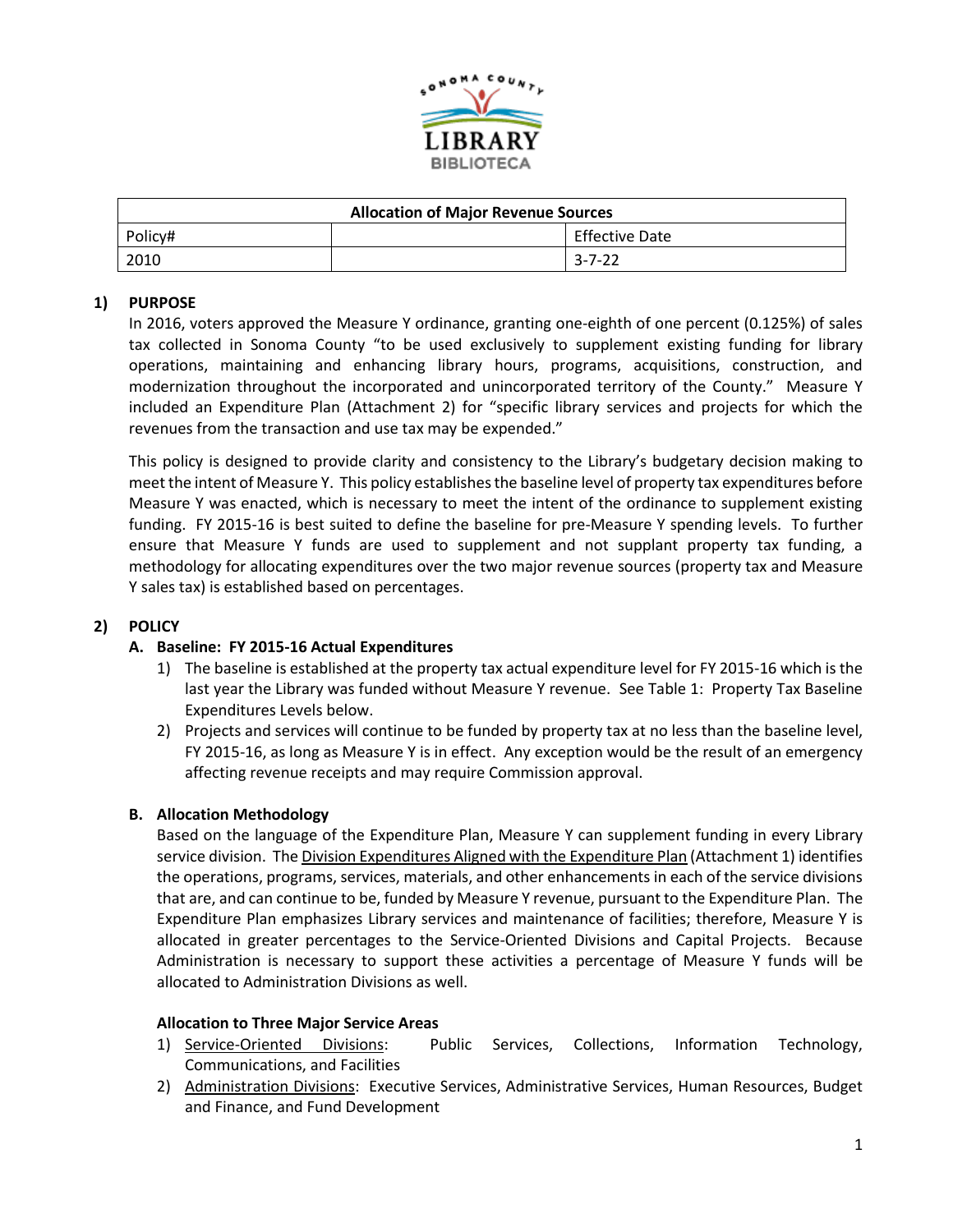3) Capital Projects: Capital projects include the new Roseland branch refresh projects such as those planned for the Guerneville and Petaluma branches, carpeting, painting, etc.

## **Establishing Ratios for Service Areas**

The methodology allocates expenditures such that Measure Y demonstrably enhances Library programs and services, as prescribed by the adopted Expenditure Plan, placing greater emphasis on expanding services and improving facilities. *The following allocation ratios will be applied at the time of developing the annual budget.*

- 1) Allocation ratio for Service-Oriented Divisions, based on historical revenue ratios since Measure Y was enacted: The two major revenue sources, property tax and Measure Y sales tax, shall be allocated as a proportion of total revenue. This ratio has historically been within the following ranges: Property tax 55% to 67%; Measure Y 33% to 45%.
- 2) Allocation ratio for Administration Divisions, based on the support for Library operations: Administration Divisions are necessary to expand the Library's workforce and increase programs and services. Consistent with the mandate of the Expenditure Plan, Administration Divisions perform important oversight of staff and operations that are "maintaining existing libraries, reversing the deterioration in services at existing libraries, [and] upgrading facilities, services and collections" for all of the Library's branches. Since the inception of Measure Y, the Library has received over \$50 million in sales tax revenues to date. The Library workforce has grown by 73 active employees or 41%. These new resources increased the workload for planning, budgeting, accounting, recruiting, hiring, benefits management, training, etc. There is significant justification for utilizing some Measure Y revenues to support Administration Divisions. However, the Library acknowledges that Administrative functions were not specifically enumerated in the Expenditure Plan. Consequently, a lower percentage of the Administration expenditures will be allocated to Measure Y.

The allocation ratio for Administration Divisions is: Property tax 90%; Measure Y 10%.

3) Allocation ratio for Capital Projects: Prior to the passage of Measure Y, funds available for capital projects were very limited. As a result, the Expenditure Plan specifically targets such projects, stating the funds should be used for "maintaining aging library facilities-many of which are over forty years old- to make them safe, clean and welcoming."

The allocation ratio for Capital Projects is: Property tax within the range of 10% to 67%; Measure Y within the range of 33% to 90%.

| <b>Service Area</b>                                 | <b>Property Tax</b>     | <b>Measure Y</b>        |
|-----------------------------------------------------|-------------------------|-------------------------|
| <b>Service-Oriented Divisions</b>                   | <b>Allocation Range</b> | <b>Allocation Range</b> |
| Public Services, Collections, Communications,       | 55% to 67%              | 33% to 45%              |
| Information Technology, Facilities                  |                         |                         |
| <b>Administration Divisions</b>                     |                         |                         |
| Executive Services, Administrative Services, Budget | 90%                     | 10%                     |
| and Finance, Human Resources, Fund Development      |                         |                         |
| <b>Capital Projects</b>                             |                         |                         |
| Capital Projects                                    | 10% to 67%              | 33% to 90%              |

The table below is the Summary Allocation by Service Area: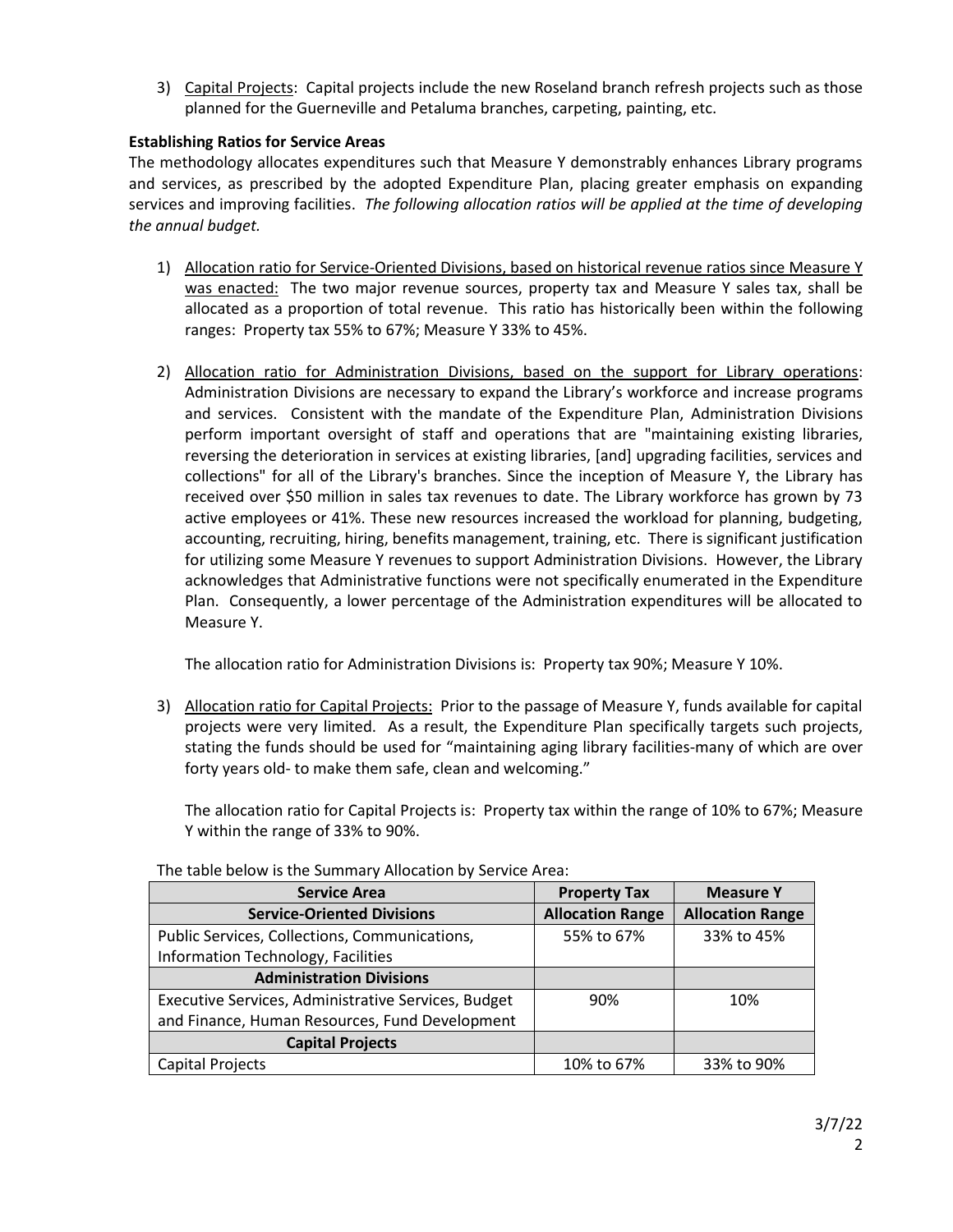## **3) COMMISSION APPROVAL**

The Commission will approve the annual Library budget.

#### **4) REGULATIONS**

Division Expenditures Aligned with the Expenditure Plan (Attachment 1). Measure Y ordinance and Expenditure Plan (Attachment 2).

#### **5) APPROVAL OF POLICY**

| Policy# | <b>Effective Date</b> | <b>Approval Date</b> | Approved by |
|---------|-----------------------|----------------------|-------------|
| 2010    | 3/7/22                | 3/7/22               | Commission  |

## **Table 1**

| <b>Property Tax Baseline Expenditure Levels</b> |                                                   |                          |                      |  |
|-------------------------------------------------|---------------------------------------------------|--------------------------|----------------------|--|
|                                                 |                                                   |                          | Prop Tax   Sales Tax |  |
|                                                 |                                                   |                          | <b>Actuals</b>       |  |
|                                                 |                                                   |                          | FY 2015-2016         |  |
| Non-Specific                                    |                                                   | 61,933                   |                      |  |
| <b>Public Services</b>                          |                                                   |                          |                      |  |
|                                                 | - Public Services General                         | 6,020,637                |                      |  |
|                                                 | - Central Library                                 | 313,858                  |                      |  |
|                                                 | - Regional Branches                               | 2.221.755                |                      |  |
|                                                 | - Collection Mgmt                                 | 4,926                    |                      |  |
|                                                 | - Children's Services                             | 61,369                   |                      |  |
|                                                 | - Graphic Services                                | 20,535                   |                      |  |
|                                                 | - Grants                                          | 18,607                   |                      |  |
|                                                 | - Total Public Services                           | 8.661.688                |                      |  |
|                                                 | <b>Materials (Collections)</b>                    |                          |                      |  |
|                                                 | - Materials General                               | 828,823                  |                      |  |
|                                                 | - Cataloging                                      | 140,153                  |                      |  |
|                                                 | - Acquisitions/Processing                         | 1,784,333                |                      |  |
|                                                 | - Delivery Services                               | 12,011                   |                      |  |
| - Total Materials                               |                                                   | 2,765,320                |                      |  |
|                                                 |                                                   |                          |                      |  |
|                                                 | <b>Administrative Services (Audit/Accounting)</b> | 22,122                   |                      |  |
|                                                 | <b>Budget and Finance</b>                         | 271,001                  |                      |  |
|                                                 |                                                   |                          |                      |  |
| <b>Facilities</b>                               |                                                   | 2,345,203                |                      |  |
| Human Resources                                 |                                                   | 828.166                  |                      |  |
|                                                 | <b>Marketing &amp; Graphics (Communications)</b>  |                          |                      |  |
|                                                 | <b>Fund Development</b>                           | $\overline{\phantom{0}}$ | $\overline{a}$       |  |
|                                                 |                                                   |                          |                      |  |
|                                                 | Information Technology                            |                          |                      |  |
|                                                 | -IT General                                       | 541,210                  |                      |  |
|                                                 | -IT Support                                       | 12,917                   |                      |  |
|                                                 | - Training/Help Desk                              | 105,742                  |                      |  |
|                                                 | - Systems                                         | 385,600                  |                      |  |
|                                                 | - Internet/Web                                    | 33,895                   |                      |  |
|                                                 | - Total Information Technology                    | 1,079,364                | $\overline{a}$       |  |
|                                                 | <b>Executive Services</b>                         | 624,195                  |                      |  |
|                                                 |                                                   |                          |                      |  |
|                                                 | <b>Total Expenses</b>                             | 16,658,991               |                      |  |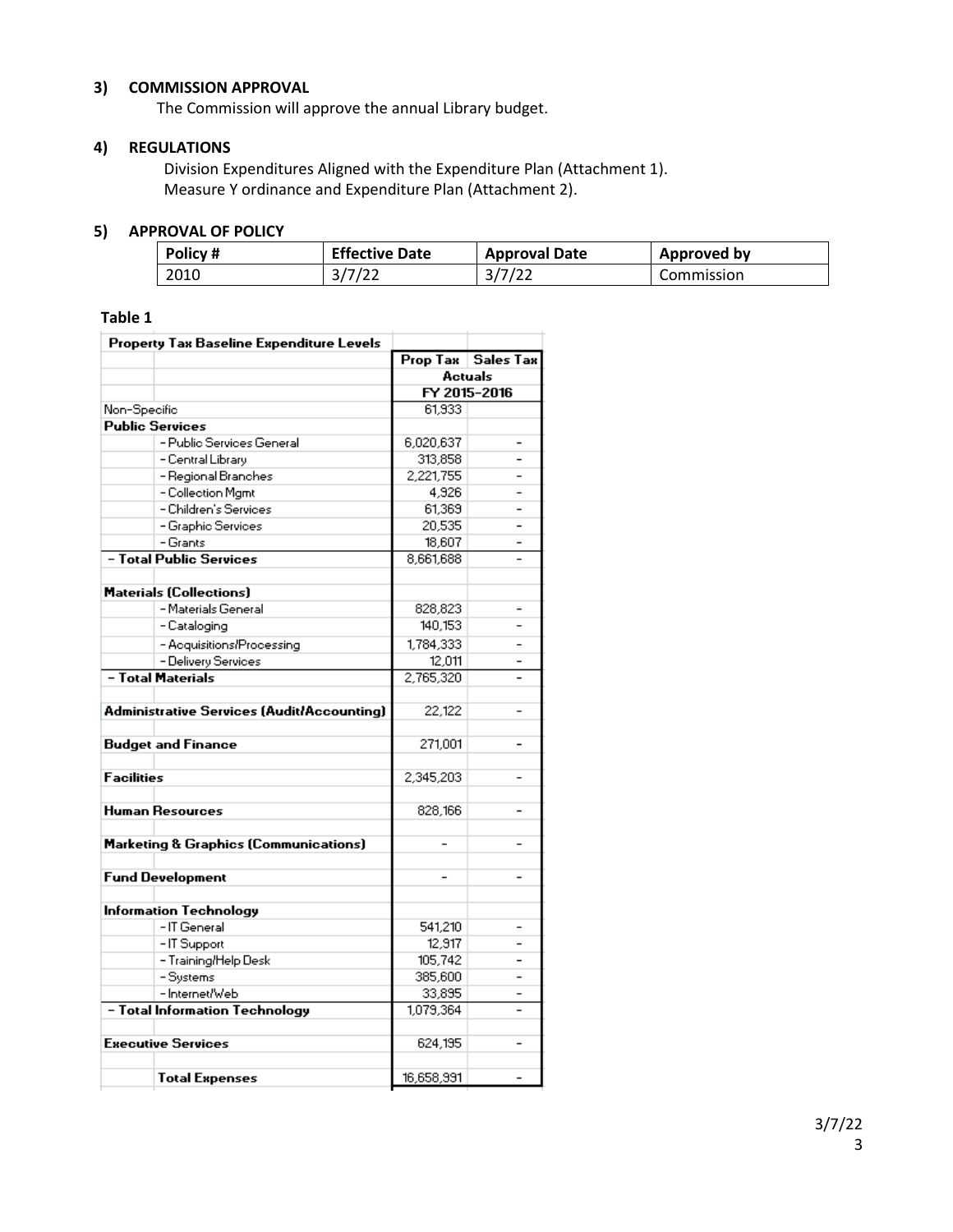

| <b>Allocation of Major Revenue Sources</b> |  |                       |
|--------------------------------------------|--|-----------------------|
| Policy#                                    |  | <b>Effective Date</b> |
| 2010                                       |  | $3 - 7 - 22$          |

# Attachment 1 **Division Expenditures Aligned with the Measure Y Expenditure Plan**

| <b>Division</b>        | <b>General Description</b>                                      | Services Aligned with Measure Y Expenditure Plan                            |
|------------------------|-----------------------------------------------------------------|-----------------------------------------------------------------------------|
|                        |                                                                 | Services and Projects Sections a, b, and c                                  |
| <b>Public Services</b> | Public Services is the largest division in the county library   | "a. Supports library collections, educational programs, and classes for     |
|                        | system. Public Services offers direct patron service at Central | Sonoma County's school age and preschool children.                          |
|                        | Santa Rosa Library, eleven (11) regional branch libraries, two  | b. Improving access to local libraries - one of the few places left in the  |
|                        | (2) rural community libraries and the History & Genealogy       | community that benefit everyone - and maintaining library collections."     |
|                        | Library. Public Services also coordinates events, outreach,     | Public Services includes the management of all branches and staffing such   |
|                        | mobile library services, volunteers, educational initiatives,   | as librarians, shelvers, etc. These positions provide programming such as   |
|                        | the Adult Literacy program, and programming for all ages.       | educational programs, classes for school age and preschool children,        |
|                        |                                                                 | homework help, summer reading, youth book clubs, third grade reading        |
|                        |                                                                 | support, volunteer opportunities, workforce development, and senior         |
|                        |                                                                 | services. Examples of these programs include the Teen Life Hack series,     |
|                        |                                                                 | health and wellness classes for seniors, and 21 <sup>st</sup> Century Skill |
|                        |                                                                 | Development. Services and Supplies purchases: Supplies and services         |
|                        |                                                                 | required to conduct crafts, programming, and classes.                       |
| <b>Materials</b>       | Collection Services is a countywide support department that     | "a. Supports library collections, educational programs, and classes for     |
| (Collections)          | provides a robust collection to the public, including print,    | Sonoma County's school age and preschool children.                          |
|                        | audio-visual, and digital materials. The division includes five | b. Improving access to local libraries – one of the few places left in the  |
|                        | departments - Collection Development, Resource Sharing,         | community that benefit everyone - and maintaining library collections."     |
|                        | Acquisitions, Cataloging, and Processing – collectively         | The Materials-Collections Division purchases books and materials,           |
|                        | responsible for selecting, ordering, cataloging and processing  | maintains books, materials, and digital collections to support and          |
|                        | new materials for all ages, as well as borrowing and lending    | enhance library services that are responsive to a diverse and dynamic       |
|                        | materials with other library systems throughout the state       | community. Examples of these collections, materials, and services           |
|                        | through the popular LINK+ service                               | include collection for the Bibliobus, expansion of the Roseland library     |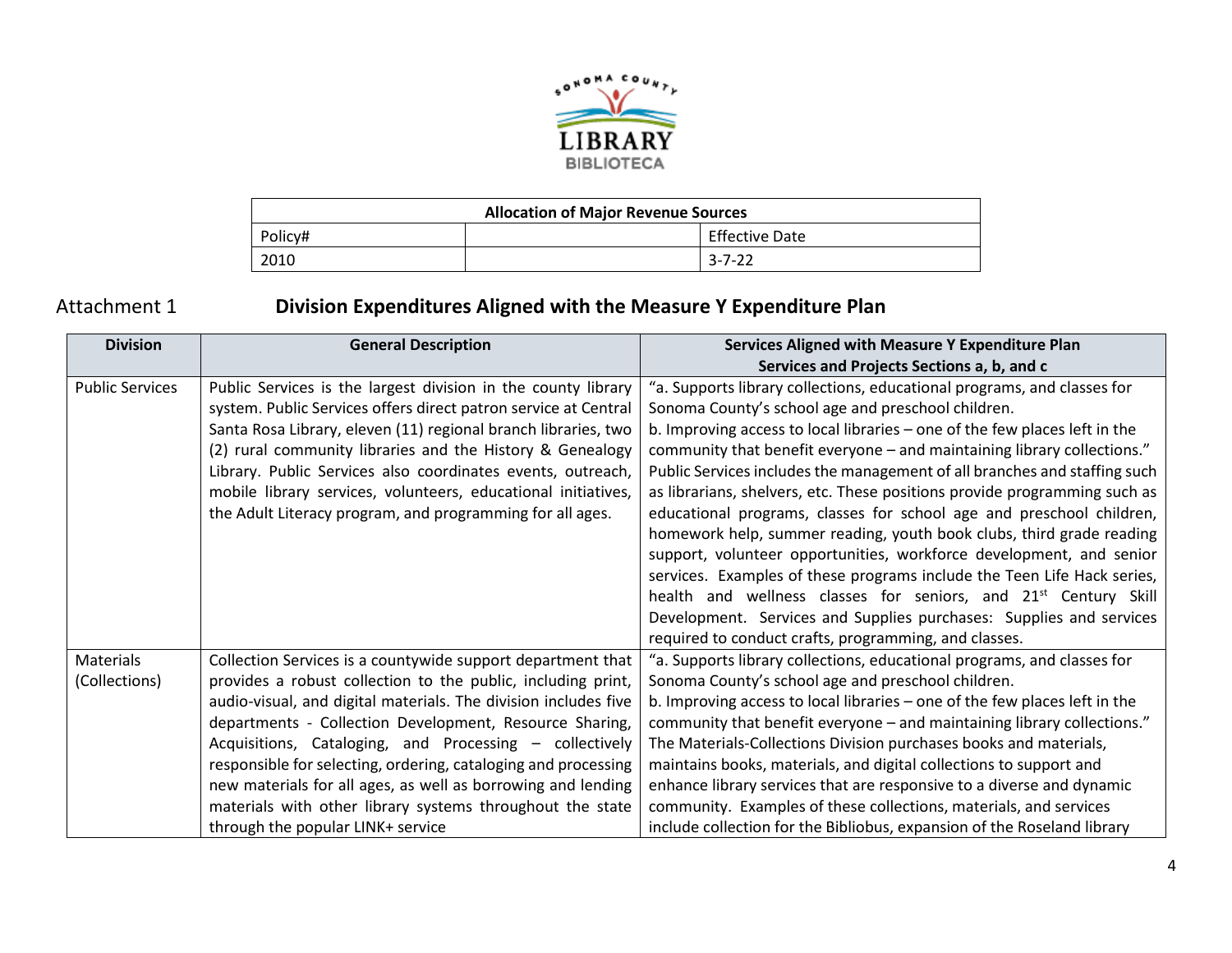| <b>Division</b>           | <b>General Description</b>                                                                                                                                                                                                                                                                                                                                                                                                                                                                                        | Services Aligned with Measure Y Expenditure Plan                                                                                                                                                                                                                                                                                                                                                                                                                                                                                                                                                                                                                                                                                                                                                                                                                                                                                                                                                                                            |
|---------------------------|-------------------------------------------------------------------------------------------------------------------------------------------------------------------------------------------------------------------------------------------------------------------------------------------------------------------------------------------------------------------------------------------------------------------------------------------------------------------------------------------------------------------|---------------------------------------------------------------------------------------------------------------------------------------------------------------------------------------------------------------------------------------------------------------------------------------------------------------------------------------------------------------------------------------------------------------------------------------------------------------------------------------------------------------------------------------------------------------------------------------------------------------------------------------------------------------------------------------------------------------------------------------------------------------------------------------------------------------------------------------------------------------------------------------------------------------------------------------------------------------------------------------------------------------------------------------------|
|                           |                                                                                                                                                                                                                                                                                                                                                                                                                                                                                                                   | Services and Projects Sections a, b, and c                                                                                                                                                                                                                                                                                                                                                                                                                                                                                                                                                                                                                                                                                                                                                                                                                                                                                                                                                                                                  |
|                           |                                                                                                                                                                                                                                                                                                                                                                                                                                                                                                                   | collection, Playways (MP3 play that requires no internet for audiobooks),<br>addition of numerous eResources (Washington Post, PressReader,<br>ScienceFlix, MakeMake (Spanish ebooks for children), expansion of video<br>game collections for children, teens and adults, and addition of                                                                                                                                                                                                                                                                                                                                                                                                                                                                                                                                                                                                                                                                                                                                                  |
|                           |                                                                                                                                                                                                                                                                                                                                                                                                                                                                                                                   | LINK+service to request books from other libraries that are not available<br>at SCL.                                                                                                                                                                                                                                                                                                                                                                                                                                                                                                                                                                                                                                                                                                                                                                                                                                                                                                                                                        |
| Information<br>Technology | Information Technology (IT) is a countywide support<br>department that procures and maintains the communication<br>and computer systems for the Sonoma County Library. IT<br>staff support a wide array of equipment and systems ranging<br>from Fiber optic data lines, a VoIP phone system, desktop<br>computers, copiers, and emerging technology being used to<br>fulfill Library operations.                                                                                                                 | "a. Supports library collections, educational programs, and classes for<br>Sonoma County's school age and preschool children.<br>b. Improving access to local libraries - one of the few places left in the<br>community that benefit everyone - and maintaining library collections.<br>c. Maintaining aging library facilities - many of which are over forty<br>years old - to make them safe, clean, and welcoming."<br>The IT Division provides information technology support for all staff and<br>patrons including children and teens, updates and maintains technology<br>and WiFi at all libraries, provides computer labs, including for children and<br>teens. Ensures computers remain safe and accessible in all libraries.<br>Ensures that library service is extended to underserved communities with<br>WiFi hotspots and computers. This Division purchases the necessary<br>equipment to expand and modernize technology services. Services,<br>supplies, and equipment maintain and enhance access to library services. |
| <b>Facilities</b>         | Facilities Division is a countywide support department in two<br>separate units - Building/Facility Maintenance and Delivery<br>Services. Building/Facility Maintenance provides safety,<br>repairs, and upgrades to thirteen (13) library buildings and<br>facilities, and coordinates janitorial and security services.<br>Delivery services includes delivery of library materials to<br>Central Library, eleven (11) regional branch libraries, two<br>rural community libraries, and the mobile library van. | "b. Improving access to local libraries - one of the few places left in the<br>community that benefit everyone - and maintaining library collections.<br>c. Maintaining aging library facilities - many of which are over forty<br>years old - to make them safe, clean, and welcoming."<br>The Facilities Division maintains library facilities, manages and oversees<br>services to ensure libraries are safe and clean places for children at all<br>times and after school. Manages the replacement of furnishings,<br>carpeting, circulation and service desks, etc. to enhance services for and<br>the experience of patrons at the libraries. Capital projects include the new<br>Roseland branch, refresh projects such as those at Guerneville and<br>Petaluma branches. Supplies and services are required to keep libraries<br>safe, clean, welcoming such as landscaping, utilities, furnishings, vehicles                                                                                                                      |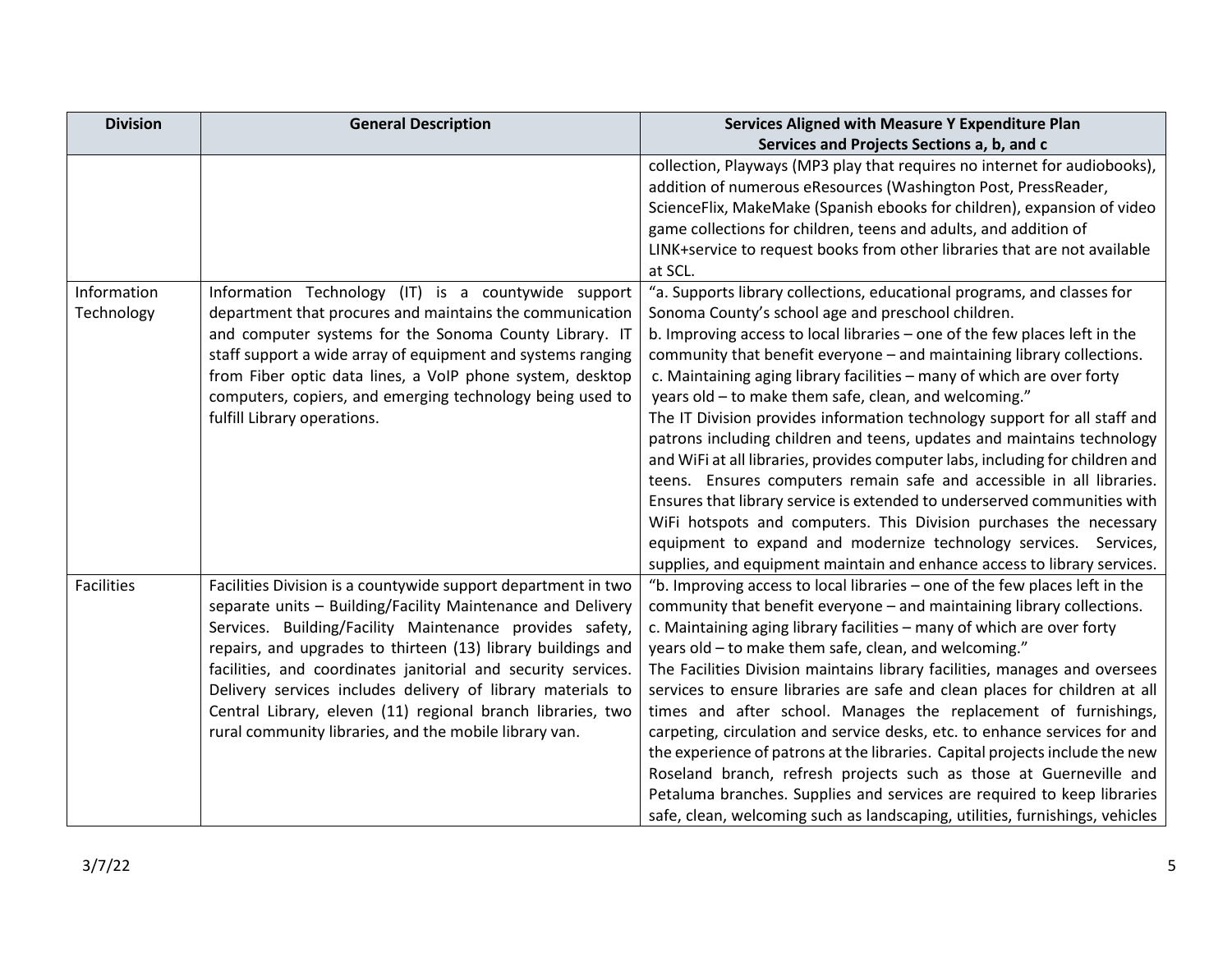| <b>Division</b>  | <b>General Description</b>                                  | Services Aligned with Measure Y Expenditure Plan                           |
|------------------|-------------------------------------------------------------|----------------------------------------------------------------------------|
|                  |                                                             | Services and Projects Sections a, b, and c                                 |
|                  |                                                             | etc. Capital projects include renovation and refurbishment projects for    |
|                  |                                                             | the libraries in support of all of the above.                              |
| Communications   | Communications<br>Division<br>provides<br>The<br>overall    | "a. Supports library collections, educational programs, and classes for    |
| (Marketing and   | communications direction library-wide, including public     | Sonoma County's school age and preschool children.                         |
| Graphics)        | relations, advocacy, public information, graphics, video,   | b. Improving access to local libraries - one of the few places left in the |
|                  | signage, marketing, and advertising support, in order to    | community that benefit everyone - and maintaining library collections."    |
|                  | increase access to library services for all, with special   | The Communications Division promotes enhanced library services,            |
|                  | underserved<br>attention<br>to<br>communities.<br>Supports  | materials, collections, programming in English and Spanish which extends   |
|                  | administrative projects and other efforts as requested.     | library services to historically underserved communities, including in the |
|                  |                                                             | new Roseland library. Communications supports and enhances all library     |
|                  |                                                             | services, including programming, outreach, and events for children         |
|                  |                                                             | (reading clubs, story times, teen programming, school support), as well as |
|                  |                                                             | seniors and vulnerable populations, including the undocumented,            |
|                  |                                                             | persons with disabilities, and non-English-speakers. Communications        |
|                  |                                                             | supports culturally sensitive translations and collections. This Division  |
|                  |                                                             | manages the website and electronic communications which are essential      |
|                  |                                                             | to increasing access during the pandemic and meeting public demand for     |
|                  |                                                             | online services and communications. Supplies help create the printed       |
|                  |                                                             | materials and other information needed for outreach, promoting             |
|                  |                                                             | programming and services, communicating benefits of the Library,           |
|                  |                                                             | information services to help enhance circulation, usage and all other      |
|                  |                                                             | services to our diverse patrons.                                           |
| Administrative   | Administrative Services tracks the audit services. This is  | In addition to the general description, audit services supports compliance |
| Services         | managed by the Executive Services and Budget and Finance    | with accounting and legal requirements and promotes fiscal health of the   |
|                  | Divisions.                                                  | SCL which ensure the effective and efficient administration of Measure Y   |
|                  |                                                             | sales tax revenues.                                                        |
| Human            | The Human Resources Division provides essential support to  | "a. Supports library collections, educational programs, and classes for    |
| <b>Resources</b> | all locations within the library system in the areas of     | Sonoma County's school age and preschool children.                         |
|                  | recruitment, selection, hiring, training and development,   | b. Improving access to local libraries - one of the few places left in the |
|                  | benefits and leaves management, administers the Interactive | community that benefit everyone - and maintaining library collections.     |
|                  | Process, serves as the Risk Manager - handling workers      | c. Maintaining aging library facilities - many of which are over forty     |
|                  | compensation claims intake and works with the broker to     | years old - to make them safe, clean, and welcoming."                      |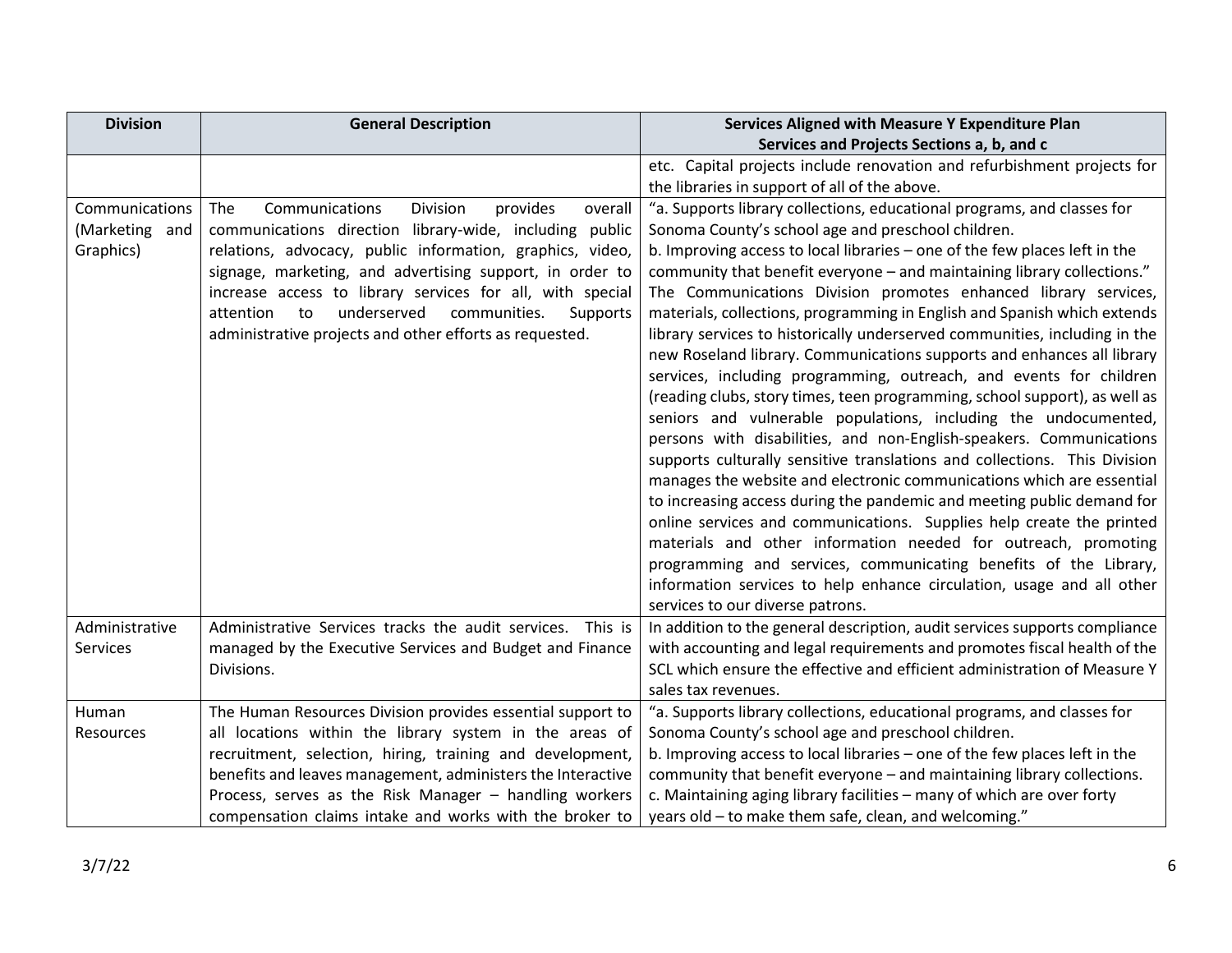| <b>Division</b>              | <b>General Description</b>                                                                                                                                                                                                                                                                                                                                                                                                                                                                                        | Services Aligned with Measure Y Expenditure Plan                                                                                                                                                                                                                                                                                                                                                                                                                                                                                                                                                                                                                                                                                                                                                                                                                                                                                                        |
|------------------------------|-------------------------------------------------------------------------------------------------------------------------------------------------------------------------------------------------------------------------------------------------------------------------------------------------------------------------------------------------------------------------------------------------------------------------------------------------------------------------------------------------------------------|---------------------------------------------------------------------------------------------------------------------------------------------------------------------------------------------------------------------------------------------------------------------------------------------------------------------------------------------------------------------------------------------------------------------------------------------------------------------------------------------------------------------------------------------------------------------------------------------------------------------------------------------------------------------------------------------------------------------------------------------------------------------------------------------------------------------------------------------------------------------------------------------------------------------------------------------------------|
|                              |                                                                                                                                                                                                                                                                                                                                                                                                                                                                                                                   | Services and Projects Sections a, b, and c                                                                                                                                                                                                                                                                                                                                                                                                                                                                                                                                                                                                                                                                                                                                                                                                                                                                                                              |
|                              | manage general liability and property claims. Negotiates,<br>administers the<br>interprets<br>and<br>employee<br>union<br>memorandum of understanding, conducts classification<br>studies and salary reviews, manages the authorized position<br>list and chairs the library Racial Equity Team.                                                                                                                                                                                                                  | The Human Resources Division provides essential support to all locations<br>within the library system as described under the general description.<br>Human Resources supports all employees and library operations to keep<br>qualified librarians as well as restore and enhance library hours. During<br>the pandemic Human Resources assists in the implementation of the<br>COVID protocols to ensure libraries remain safe, clean and healthy for the<br>benefit of all employees and patrons.                                                                                                                                                                                                                                                                                                                                                                                                                                                     |
| <b>Budget and</b><br>Finance | The Budget and Finance Division is responsible for the<br>oversight of all finances, accounting, and purchasing,<br>auditing, financial reporting. This Division develops the<br>budget, directs forecasts of revenues and<br>annual<br>expenditures. The Budget and Finance Division is responsible<br>for developing and implementing policies and procedures to<br>manage all funds, including Measure Y. Provides staff<br>support for the Commission Finance Committee and Measure<br>Y Oversight Committee. | "a. Supports library collections, educational programs, and classes for<br>Sonoma County's school age and preschool children.<br>B. Improving access to local libraries - one of the few places left in the<br>community that benefit everyone - and maintaining library collections.<br>c. Maintaining aging library facilities - many of which are over forty<br>years old - to make them safe, clean, and welcoming."<br>The Budget and Finance Division is responsible for the oversight of all<br>finances, accounting, purchasing, auditing, and financial reporting and<br>other supports as described under the general description. These services<br>are essential to a large government agency providing direct services to the<br>public responsibly and in compliance with governing laws that apply to<br>the use and accounting of Measure Y sales tax revenues.                                                                         |
| Fund<br>Development          | Fund Development is responsible for public and private<br>sector fundraising strategies to increase access and extend<br>library services to underserved communities and enhance<br>overall library services. Primary activities include campaign<br>planning and management, grant research and writing,<br>prospect identification and cultivation, and legacy giving.                                                                                                                                          | "a. Supports library collections, educational programs, and classes for<br>Sonoma County's school age and preschool children.<br>b. Improving access to local libraries - one of the few places left in the<br>community that benefit everyone - and maintaining library collections."<br>Fund Development supports extending library services to underserved<br>communities, enhance overall library services such as after-school<br>programs and story times children.<br>This Division supports the<br>enhancement of services to seniors and persons with disabilities, WiFi and<br>technology updates. Fund Development supports the new Roseland<br>library branch. This Division's work is done in part by collaborating with<br>the Sonoma County Public Library Foundation (including the Campaign for<br>the new Roseland branch library) connecting with Friends groups as<br>needed, and promoting special project initiatives of the SCL. |